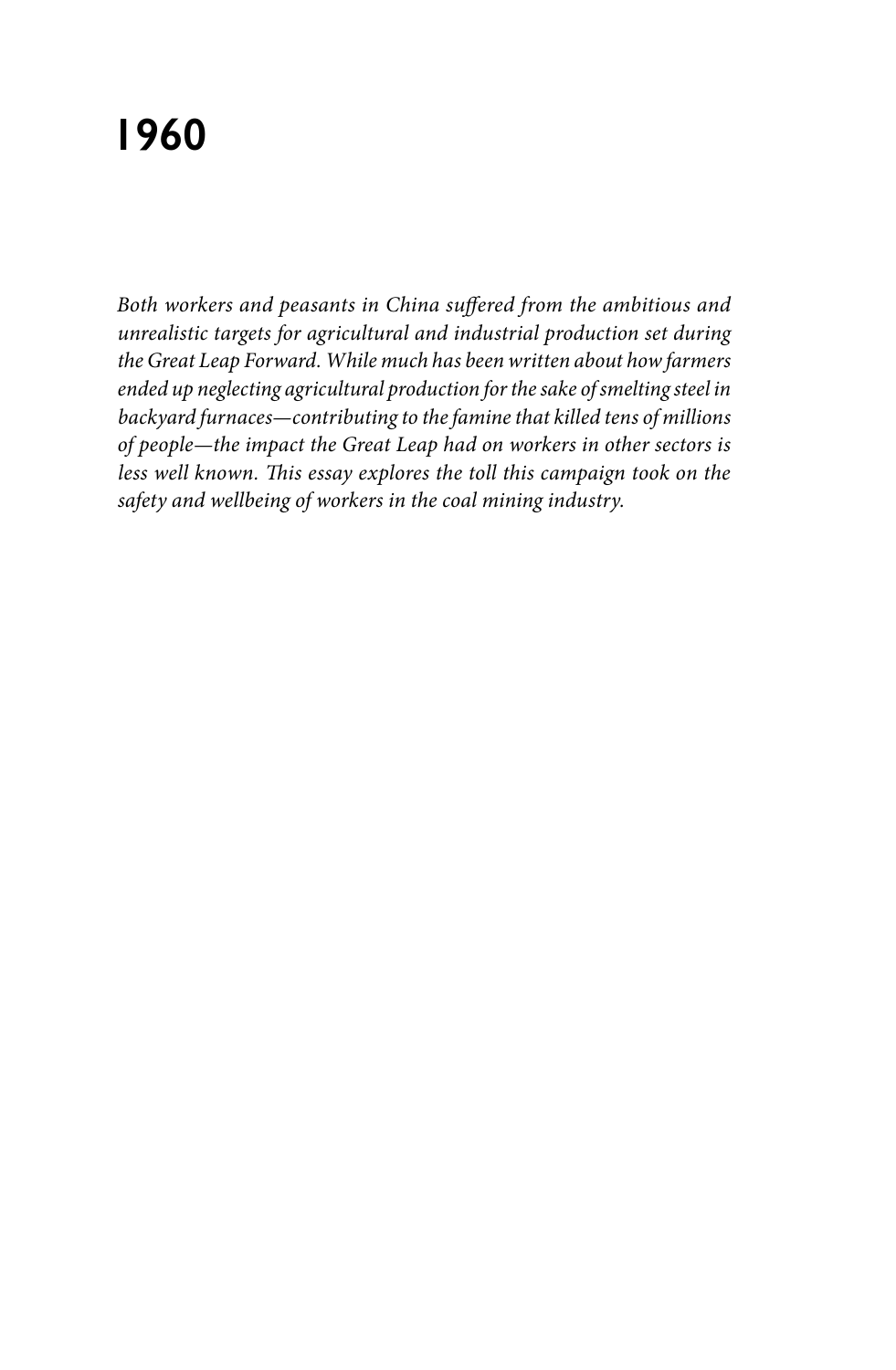## **Workers' Peril in the Workers' State: The Laobaidong Colliery Disaster**

Tim WRIGHT

n 1960, well over 650 miners lost their lives following a massive<br>explosion at the Laobaidong ( $\not\equiv \exists \exists$ ) colliery in Datong, northern<br>Shanxi Province.<sup>1</sup> This was China's second-worst mine disaster, and<br>the fourth worst n 1960, well over 650 miners lost their lives following a massive explosion at the Laobaidong (老白洞) colliery in Datong, northern the fourth-worst in world history.<sup>2</sup> Both the leadup to and the aftermath of the disaster reflected the limited importance of workers' welfare in China's political economy.

#### Anatomy of a Disaster

At 1.45 pm on 9 May 1960, an electric spark in the underground area where coal wagons were parked ignited a large amount of accumulated coal dust, causing a huge explosion. The first sign for those aboveground came when a wall of smoke and fire exited Shaft Fifteen with the power of a force-twelve typhoon, destroying the facilities at, and anywhere within 2,000 metres of, the mine entrance. Workers queuing to start their shift down Shaft Sixteen were killed or injured when they were blown away by a wall of air. Underground, many workers were killed by the blast or when the roof fell in. The explosion also closed down the ventilation systems, allowing poisonous fumes to circulate, which, as in most similar mine disasters, suffocated many miners.

The authorities moved promptly to organise a rescue effort. Although the most experienced local rescue teams were out of town helping at another mining disaster, in Baotou, the remaining two teams quickly arrived, going down the mine within half an hour of the explosion but finding it difficult to make progress because of rock falls, fires, and smoke. At 5.15 pm a well-intentioned but disastrous decision to turn the ventilation system back on in fact fanned the fire underground and distributed poisonous smoke throughout the mine. Although rescue teams had established bases at the bottom of Shafts Fourteen and Fifteen, by 11.15 pm they had all been forced to leave the mine. At 11.50 pm a plume of smoke and 15-metre-high flames spurted out of Shaft Sixteen and cut off an escape route for miners who were still trapped. At 12.30 am the next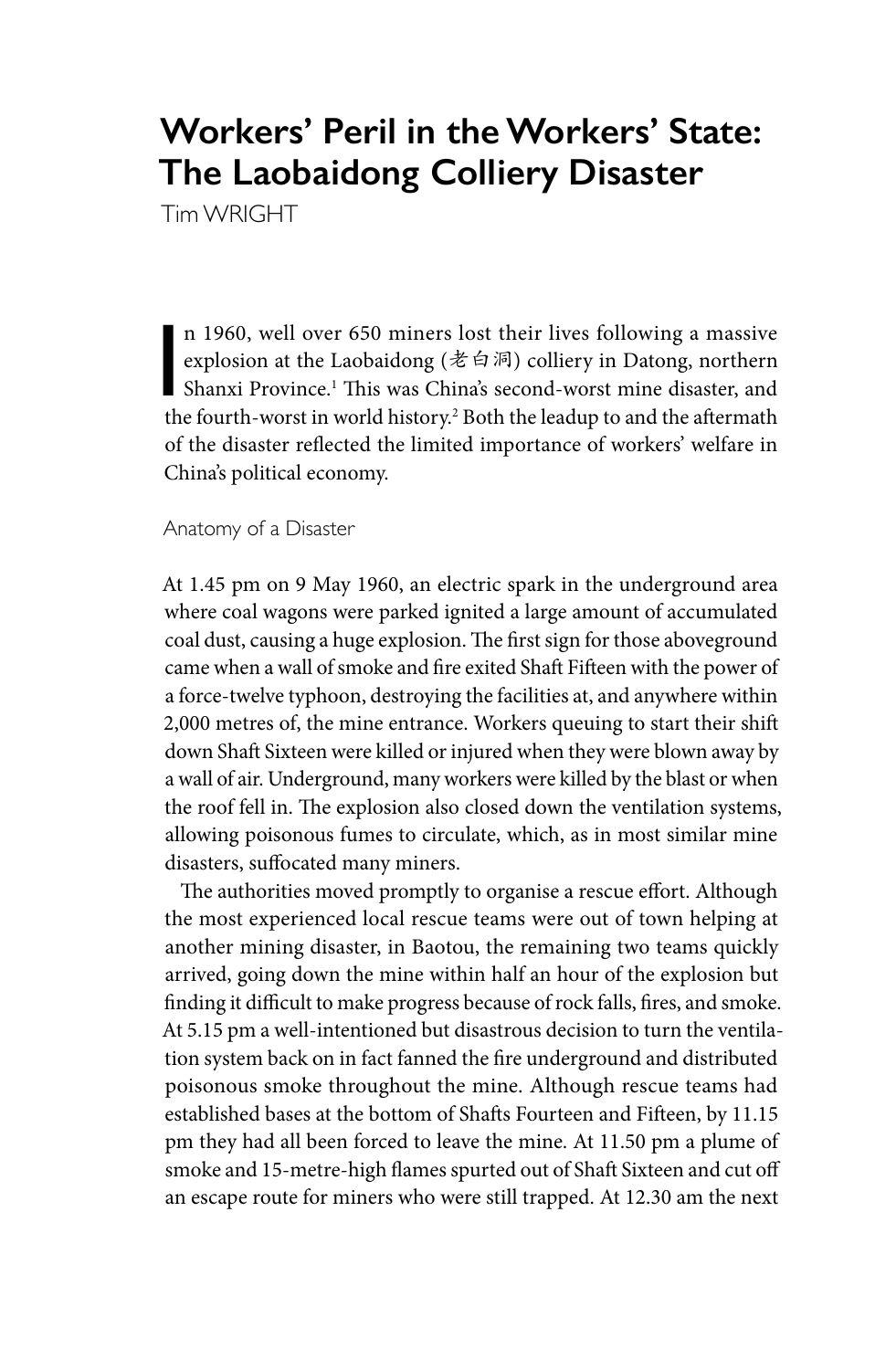day, the ventilation equipment was turned off and early that morning a new rescue attempt was made.

In total, 912 workers were underground at the time of the explosion. A group of thirteen was rescued late on 9 May and a further 104 around midnight. The last thirty-six survivors were brought out on 13 May. By 16 May it was decided that no-one could still be alive underground and, late the following day, the mine entrances were sealed. In all, 228 workers were rescued, five of whom later died. A total of 669 workers were killed underground. The official death toll was 684, though the Deputy Minister of Coal later suggested that more than 800 people may have died.<sup>3</sup>

Within an hour of the explosion, the leaders of the Datong Coal Bureau, which ran Laobaidong, arrived at the mine, followed within a day by senior officials from the central and provincial governments. The leaders in Beijing were notified and Premier Zhou Enlai kept Mao Zedong informed. The Ministers of Coal and Labour were summoned from a meeting in Hainan to provide oversight. Deputy Premier Luo Ruiqing assured the mine authorities that the Centre would provide whatever they needed, and more than 1,000 troops, including some equipped for chemical warfare (and therefore able to work through the poisonous gasses in the mine), were sent to Datong, as were rescue teams from leading mines across northern China.

At the first sound of the explosion, miners' families had begun to congregate at the mine. Despite appalling scenes of distress, the authorities assigned guards to keep the crowd away, lest they impede the rescue effort. As bodies began to be brought out, heartbroken relatives had to identify their loved ones, sometimes just by the clothes they were wearing. Because the weather was warming up, rural families, who took longer to reach the mine, sometimes arrived only after their relatives had to be buried. The authorities found a site suitable for a mass grave, burying many bodies there; others were taken back to their ancestral homes for burial. Yet others, including the mine manager, were not found until more than a decade later, leaving their families with no focus for their mourning and no grave to visit at the Qingming festival.

#### No Random Accident

This disaster was no random accident. Rather, as Ben Harvey writes: 'Mining disasters provide snapshots of society exposed and forced into action.'4 Its causes lay deep within China's political economy, reflecting the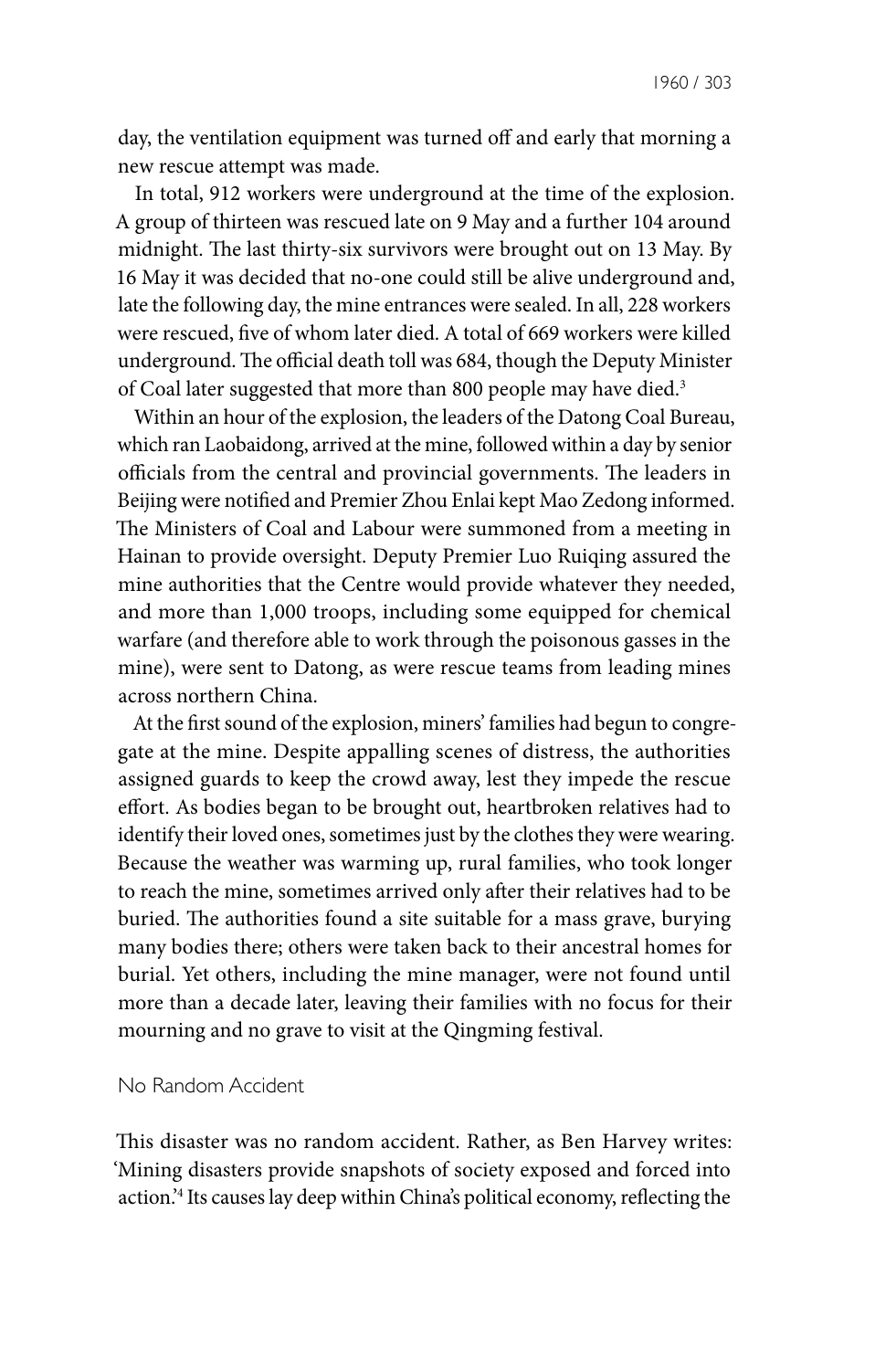Party-State's adoption of an extensive development model that increased production by expanding the quantity of inputs, and in particular the extreme version of that model practised at the height of the Great Leap Forward (1958–60).

After 1949, the newly established Party-State took measures to promote the welfare of its workers, in the process 'remaking' China's working class as a—somewhat privileged—status group dependent on the state.<sup>5</sup> As part of worker welfare, there was at least a rhetorical commitment to work safety. As the Chief Engineer of China's state mines wrote in a 1990 retrospective of the industry: 'After 1949, the working class became the masters of the country, and coal safety was given a high priority.'6 From 1953, the government established work-safety institutions on the Soviet model at national, regional, and local levels; by 1955, ten major coal regions and twenty-seven mine areas had established safety inspection organs.7 Indeed, the official statistics from the early 1950s show a sharp fall in coalmine death rates from the very high figures for 1949–50, when the country had still not recovered from the chaos and disruption of the Civil War and the new safety measures had not yet been put in place.<sup>8</sup>

When concrete decisions had to be made at the basic level, however, the extensive development model limited the privileges that could be granted to workers and, even for union officials, safety often had a lower priority than other pressing needs.9 In general, poorer countries aiming for rapid development and industrialisation have to make difficult choices when allocating resources, and often in practice give a low priority to work safety.10 Even in the Britain, in what W. G. Carson described as the 'political economy of speed', the imperative to develop the North Sea oilfields in the 1970s led to the sidelining of safety and a high price paid in workers' lives.11 So, at Laobaidong, when the mine was reopened in 1954 after having been closed during the Civil War, financial constraints and the state's urgent need to develop coal production meant the mine failed to implement key safety requirements, with, for example, Shaft Fifteen doubling as both a winding and a ventilation shaft.<sup>12</sup>

Problems accelerated during the Great Leap Forward, when the extensive mode of development was carried to extremes and widespread political fervour and repression prevented any questioning of policy. Central to the movement were ambitious and unrealistic targets for production and, under the slogan 'steel as the key link and coal supporting steel' (以钢为纲以煤保钢), coal mining played a crucial role. The 1959 target for coal production was 380 million tons—close to three times the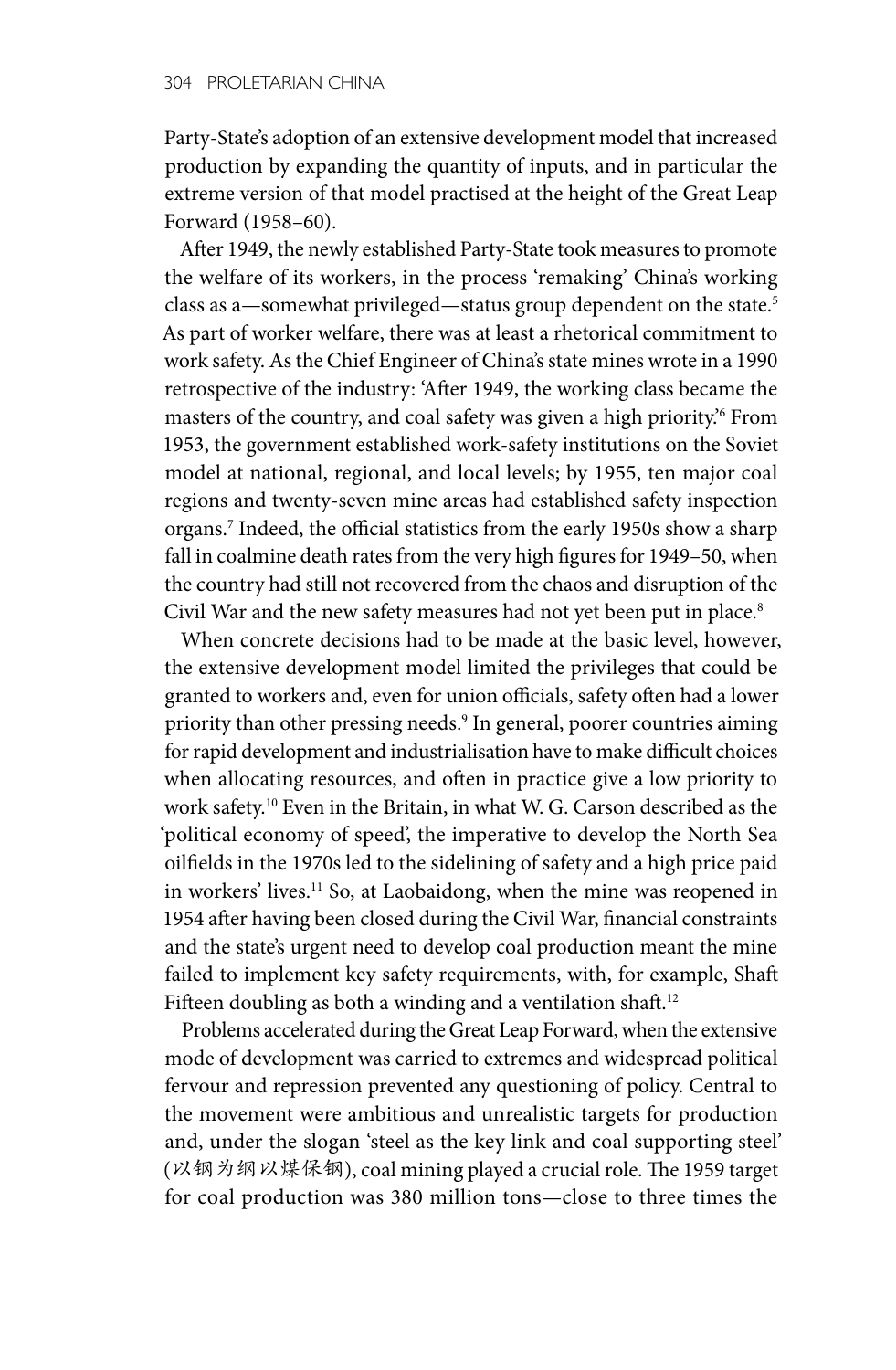output of 1957.13 However, this mode of development ran into internal contradictions as any slack within the economy became exhausted and, by May 1960, when the Laobaidong disaster occurred, the extensive methods used to develop production in the industry had reached their limit, and coal output started to decline.<sup>14</sup>

Nationally, the Great Leap Forward led to a work-safety crisis in the coal-mining sector and beyond.15 Mines were forced to cut corners to meet ever-higher targets. Despite rhetorical commitments, in practice, work safety was downgraded in a drive for production at all costs, with the slogan 'safety first' (安全第一) denounced as a manifestation of dogmatism.16 Using the military terminology common during the Great Leap, foreign minister Marshall Chen Yi compared the movement to a battlefield and said fatalities were inevitable: 'Casualties have indeed appeared among workers but it is not enough to stop us in our tracks. This is a price we have to pay, it's nothing to be afraid of.<sup>'17</sup> The official statistics unambiguously show the cost in miners' lives. The number of workers killed in Chinese coalmines increased from around 600 in the mid-1950s to more than 6,000 in 1960, while the death rate in large stateowned mines (of which Laobaidong was one) increased from around four per million tons to almost fourteen in 1960, and was still eleven in 1961.18 In other sectors, almost four times as many workers died annually in state and collective enterprises in the years 1958 to 1961 than during the First Five-Year Plan (1953–57), while in the construction industry the death rate in 1958 was more than three times that in 1957, with 117 of the 435 fatalities occurring through the collapse of buildings brought about by shortcomings in construction. The railways similarly experienced an increase in deaths during the Great Leap Forward and a sharp spike in 1960.19

At Laobaidong, the prioritisation of production was reflected in a blind push to increase output. The mine's installed capacity was 90,000 tons but already by 1958 it was producing way over that amount and the 1959 and 1960 targets raised the planned output to almost 150,000 tons. Overcapacity production is a major source of risk in coal mining, and this augured badly for safety at the mine. High and unrealistic targets for production by each shift meant that workers were often forced to work multiple shifts to try to reach their quotas. Just as in many areas of rural China, the cadres used the supply of ration tickets to browbeat workers into undertaking excessive shifts.20 The day of the disaster, 9 May, had itself been scheduled as a 'high production day'.<sup>21</sup>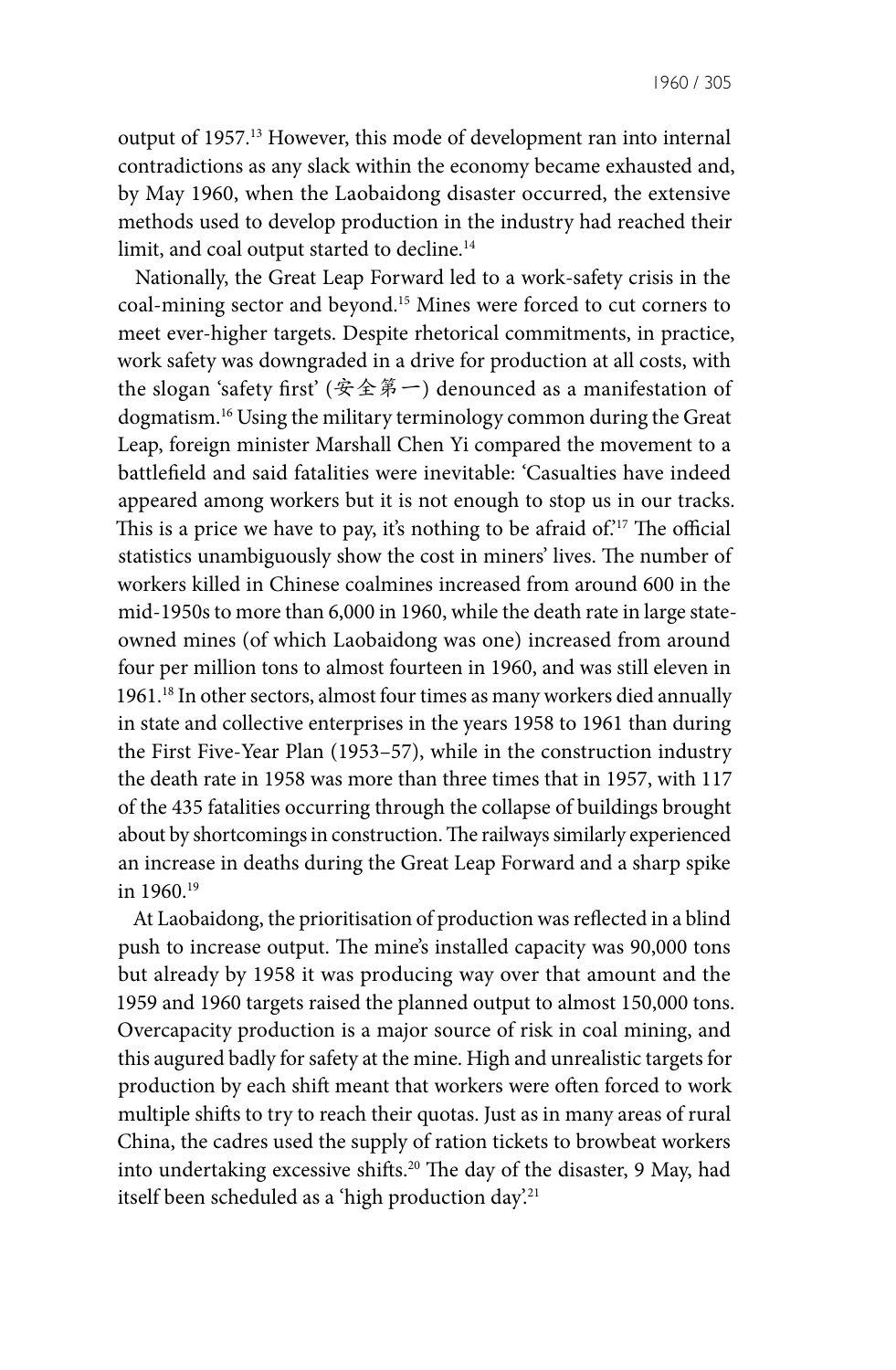Under these circumstances, safety very explicitly came second. The Datong Mine Party Committee proclaimed to a workers' meeting: 'Production is the aim, safety the means. Where there is a contradiction between production and safety, we have first to obey the needs of production.'22 At the same time, the department in charge of mine safety was downgraded.23 Numerous unsafe practices rooted in the need to increase production were seen at Laobaidong. Large amounts of coal dust, sometimes up to 30 cm deep, were allowed to accumulate in the passageways. Even if it had been operating, the sprinkler system was unable to deal with so much dust. Moreover, the prohibition on welding underground was lifted and the frenzied atmosphere even allowed welding contests to be conducted within the mine.<sup>24</sup>

The imperative to increase production also led to the dilution of the workforce with large numbers of new, untrained workers who were often not properly registered with the mine management. These workers were less aware than experienced miners of the safety requirements. While in 1955 the mine's workforce was 1,978, by 1960, it had increased to 6,994, some 1,126 of whom were hired without going through the regular procedures. Management almost totally lost the ability to regulate labour, to the extent that workers who did not have suitable arrangements at home would take their children down the mine, where they could look after them, or bring their parents or other relatives sightseeing underground.<sup>25</sup>

The treatment of the survivors and the bereaved families also signalled the limits to worker welfare. The state did not attempt to abjure all responsibility, as did coal owners in nineteenth-century Britain or the United States.<sup>26</sup> Surviving workers were allocated to suitable jobs that they could manage despite their injuries, and widows were given preference in the recruitment process for appropriate positions. But, as in the Britain, the amount of monetary compensation paid was pitifully inadequate. The families of the dead were granted an allowance of 12.50 yuan per month  $(8.50$  for rural residents).<sup>27</sup> Although later reports said these amounts were reasonable in light of the country's economic difficulties, they are unlikely to have been remotely enough to support livelihoods given the average miner's wage was about 60 yuan per month.28

#### Attributing Responsibility

The politics of the Great Leap Forward and of the Party-State in general contributed to the disaster and also prevented serious analysis from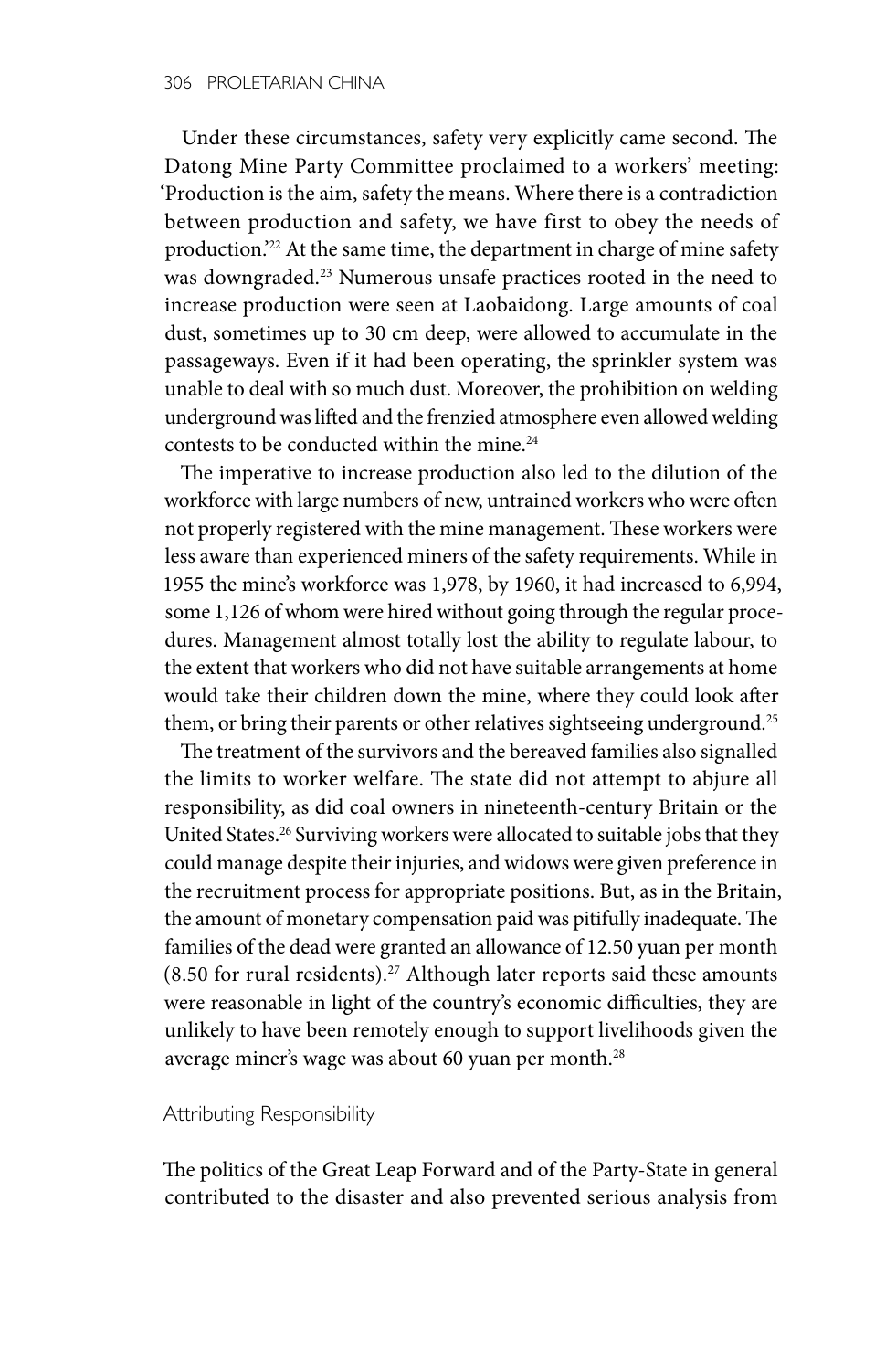which future generations could learn. Before the disaster, those questioning unsafe work practices were denounced as rightists. One old worker was aware of the risks, having experienced an explosion while working in mines in Manchuria, but he nevertheless did not dare to refuse to go underground.29 When he did go down the mine, he carefully noted escape paths and, after the explosion, guided fellow workers to a safe place where they could await rescue.

After the disaster, an investigation by a small group set up by the central authorities and led by the Ministers of Public Security, Labour and Coal, and the head of the All-China Federation of Trade Unions turned into a search for saboteurs and counterrevolutionary elements accused of triggering the explosion. The failure by the mine leadership to take this possibility into account was denounced as a lack of the spirit of 'politics in command'.30 Workers who had been due to go on shift but for various reasons had not, or who had fled back to their home villages in fear after the disaster, were under suspicion, as were the technicians in charge of safety, electricity, and transport. Although the official report one year later found no link between counterrevolutionaries and the explosion, large numbers of workers and cadres suffered demotion or worse. In all, 709 people were struggled against, 398 cadres were replaced, and 462 'impure elements' (不纯分子) were transferred away.<sup>31</sup>

As with other aspects of the Great Leap Forward, the Party's response was to lay blame on local officials. At a meeting shortly after the disaster, the Minister of Coal pounded the table and shouted at mine officials: 'You should apologise to the people. So many dead, how can you justify yourselves? Have you no Party spirit, no conscience!'32 The eventual official report also focused just on the immediate causes of the disaster, such as lapses in safety measures and in management, which was described as 'chaotic' (混乱), and identified mine managers as responsible.33 A further report in 1963 likewise merely discussed the immediate causes and laid responsibility on officials at the Coal Bureau; the 'correct leadership of the upper levels of the Party' had led to the rapid development of the mine, but mine leaders had made key mistakes.<sup>34</sup> Even the local officials themselves blamed their own excessive enthusiasm, rather than the external pressures they were under: 'Our brains burned with enthusiasm for increasing production, management and safety provisions just could not keep up.'35 No doubt those in the know could read between the lines and understand what had happened, but it was hardly an open and objective analysis of the causes of the disaster.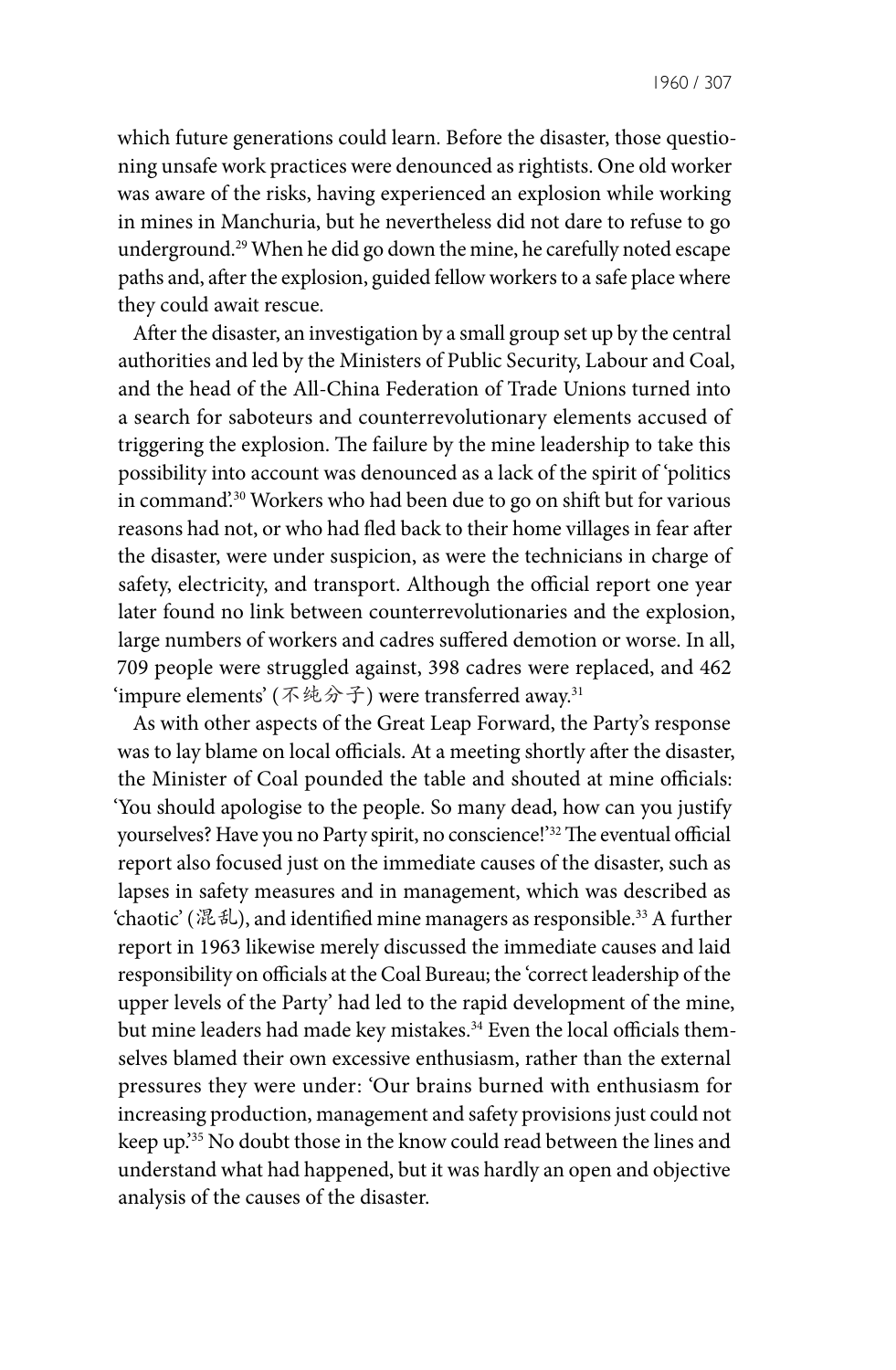In fact, the chaos was not just local. As Xu Daben, then Vice-Minister of Coal, found when he visited other key mines in northern and northeastern China, it was general, even universal.<sup>36</sup> Crucially, however, no-one dared mention the policy settings or the ideological environment that created the chaos. At Laobaidong, one widow in the heat of the moment said: 'God damn it. Great Leap Forward, Great Leap Forward, a minute late down the mine won't do, they will only be happy when they have Great Leaped us to death.'37 During the late 1950s, Minister of Labour Ma Wenrui recalled saying to a workers' meeting, 'This isn't a Great Leap Forward, it's a Great Leap Backward', though some scepticism about this recollection is probably warranted.<sup>38</sup> In general, however, criticism of the broader policies was virtually impossible and, as with the even more serious famine in rural areas, local officials—rather than Mao and the central leadership—were held responsible.39

Finally, except for one possible mention in a provincial government document published in late 1960,<sup>40</sup> information about the disaster was designated 'top secret' (绝密) by the leadership and there was no media coverage. In contrast, in China in the 1990s and 2000s, investigative journalists played a prominent role in raising consciousness of work safety and of the needs of those whose lives were destroyed by disasters.<sup>41</sup> Likewise, in Europe, press coverage and parliamentary inquiries in nineteenth-century Britain created pressure to improve safety and to better compensate the families of killed or injured workers, while in France a series of reports on the 1906 Courrières disaster allowed miners to voice demands for a safer work environment.<sup>42</sup> But, while in the Britain and France such press reports and the documents produced by public inquiries stimulated public discussion by providing rich detail on mining disasters (even though coroners' hearings and inquiries sometimes failed to uncover the real picture), in China, state control over the press has deprived the public of that detail for Laobaidong and, to a lesser extent, for more recent mining disasters.<sup>43</sup>

### Unearthing Laobaidong

After the beginning of the reform period, restrictions on reporting were gradually relaxed and, from 1982, there were occasional brief references to the Laobaidong disaster in articles on work safety, in the *Labour Yearbook*, in the official gazetteer of the provincial coal industry, and in a speech by the Minister of Labour.<sup>44</sup> From 1992, the writer He Yuqing